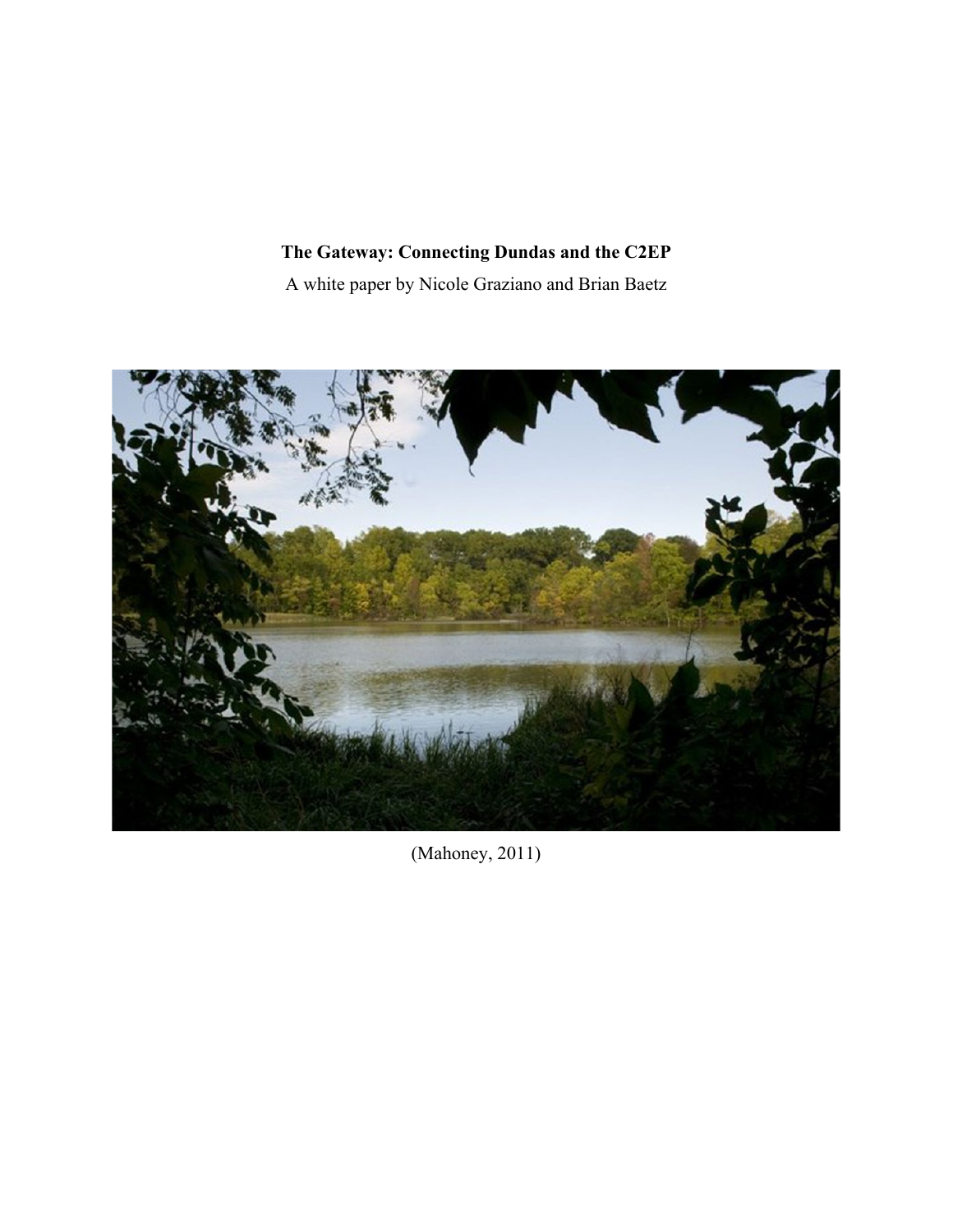### **Introduction:**

The Cootes to Escarpment EcoPark system (C2EP) is largely recognized as one of the most biologically diverse natural lands in Canada. The Dundas EcoPark is the gateway to this vast collection of animal and plant life. However, the restored natural lands are underutilized by much of the Hamilton-Burlington community, partially due to the disconnected nature of many of the trails. In order to simultaneously support recreation and conservation, trails should be enhanced and developed along the western end of Cootes Paradise, particularly around Lake Jojo and the Delsey Wetlands area. This natural space is a mosaic of forests and marshes, and should be better connected to the existing Urqhart Butterfly Garden. In turn, this will result in the creation of a complete and welcoming gateway to the C2EP system. Moreover, a completed trail system will encourage healthy living and support wellness in a post-COVID19 world. The ongoing COVID-19 pandemic, coupled with the worsening climate crisis, illustrates the need for the protection of natural lands and their role in human health.

## **Reactive Vs Preventive Medicine:**

In the wake of the COVID-19 Global Pandemic, people are understandably concerned about their health and wellbeing. The desire to survive, which is rarely consciously considered, has become paramount and now colours our worldviews. As businesses slowly begin to reopen and a sense of normalcy begins to return, the need to stay healthy is of the utmost importance. In addition to practicing good hygiene and social distancing, leading a healthy lifestyle may increase your ability to fight and survive the coronavirus. Those most at risk of developing severe complications from COVID-19 suffer from underlying health conditions, weakened immune systems or are older adults (Government of Canada, 2020). Although some variables cannot be controlled, spending sufficient time outdoors and exercise has been linked to reduced heart disease, hypertension and diabetes (Government of Canada, 2011). Notably, people who suffer from any of these conditions are more likely to suffer severe illness from COVID-19 (Government of Canada, 2020). The need to manage existing illnesses, avoid worsening conditions and protect oneself from COVID-19 highlights the importance of proactive and preventive healthcare. Proactive healthcare "seeks to protect, promote, and maintain the health and well-being of individuals and defined populations and to prevent disease, disability, and premature death" by not only preventing infections, but also improving the environment and community wellbeing (DeHart, 2019). This is coupled with the traditional, reactive healthcare system, which reacts to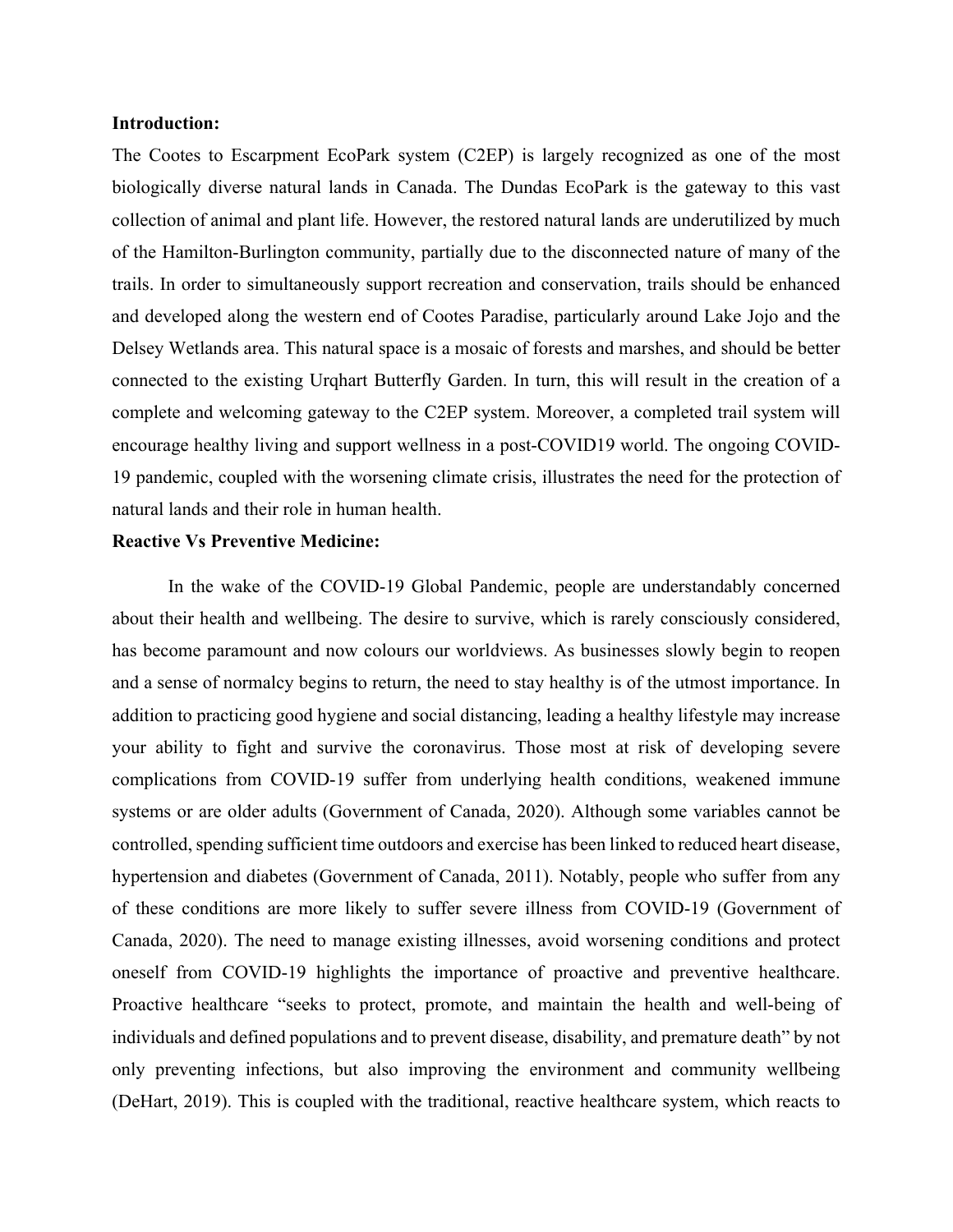and treats infections and chronic illnesses once they have already been contracted (DeHart, 2019; Wise, MacIntosh, Rajaklendran, Khayat, 2016). Although both healthcare models are important and necessary, ensuring people are healthy through preventive medicine and care reduces their potential to contract serious illnesses, increases their ability to fight infections like COVID-19, and directly leads to financial benefits as having less sick people reduces strain on the healthcare system.



Figure 1: The differences between reactive and proactive healthcare (Wise, MacIntosh, Rajaklendran, Khayat, 2016).

**Conservation and Protection:** The benefits of protected natural space to the environment are bountiful. In addition to leading conservation efforts, formally protected natural space ensures that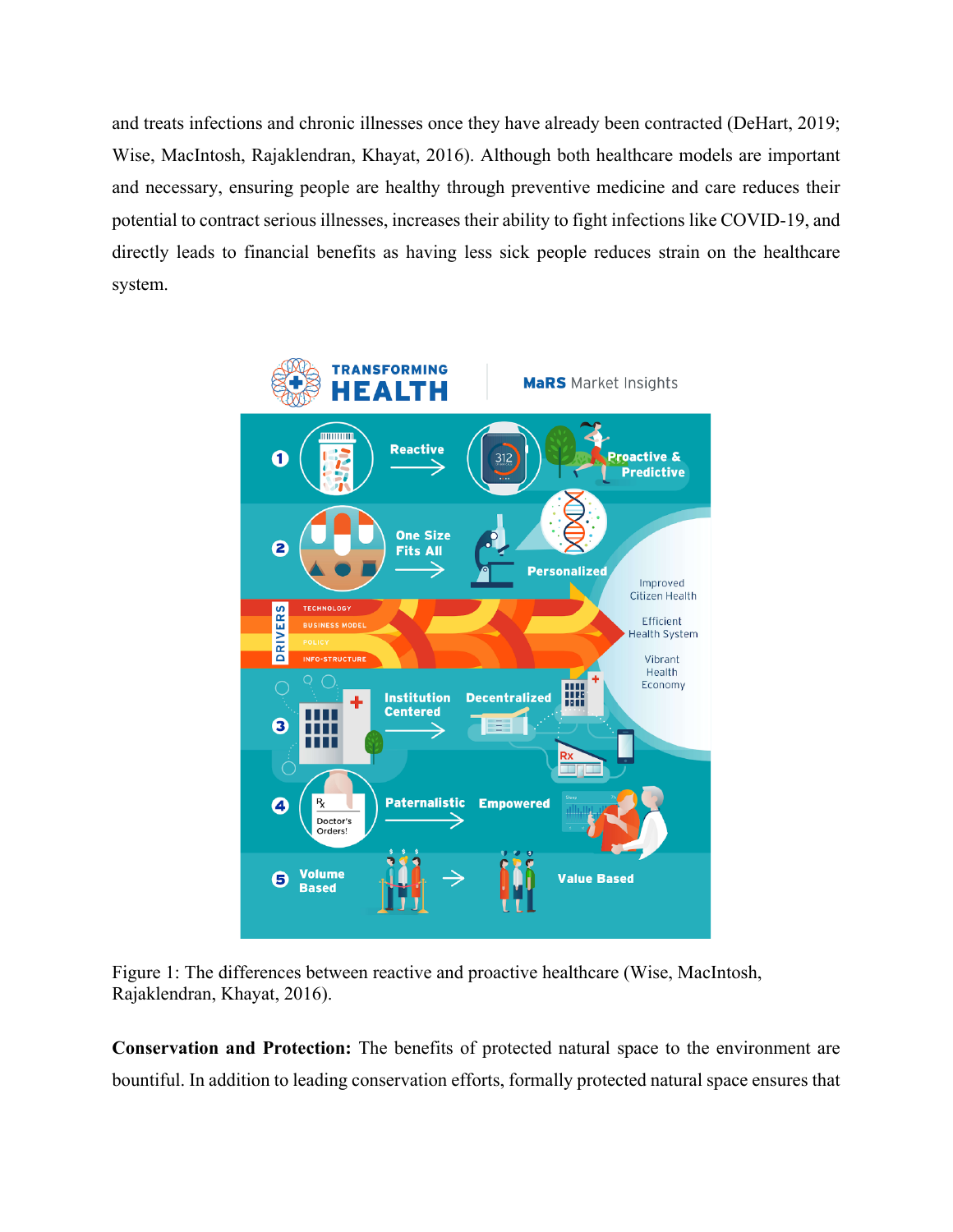biodiversity and vulnerable plant and animal species are safe guarded from aggressive urbanization (Cootes to Escarpment EcoPark System, n.d.). C2EP is a habitat for more than 50 species at risk, known for its nationally-recognized biological diversity and encompasses the Niagara Escarpment which is a UNESCO World Biosphere Reserve (Cootes to Escarpment EcoPark System, n.d.). Hamilton can enhance its commitment to this partnership by purchasing and protecting more land in the C2EP.

**Climate Change Mitigation:** Although meaningfully addressing climate change requires extensive and diverse work and serious changes in human and corporate behaviour, trees are a well-known means of trapping pollutants. Protecting the trees around the Delsey Wetlands and Lake Jojo can assist Dundas' continual fight against climate change. By removing emissions from the air and producing oxygen, trees act as powerful air purifiers (Buis, 2020). Greenhouse Gas Emissions are directly tied to climate change and their reduction is an important part of protecting people and the planet from the dangerous effects of climate change (Buis, 2020).

**Proposed Trail Design:** 



Figure 2: Proposed Trail System for the C2EP Gateway (existing trails are shown in red and the proposed trails are shown in yellow). [Image credit to Shawn Shi].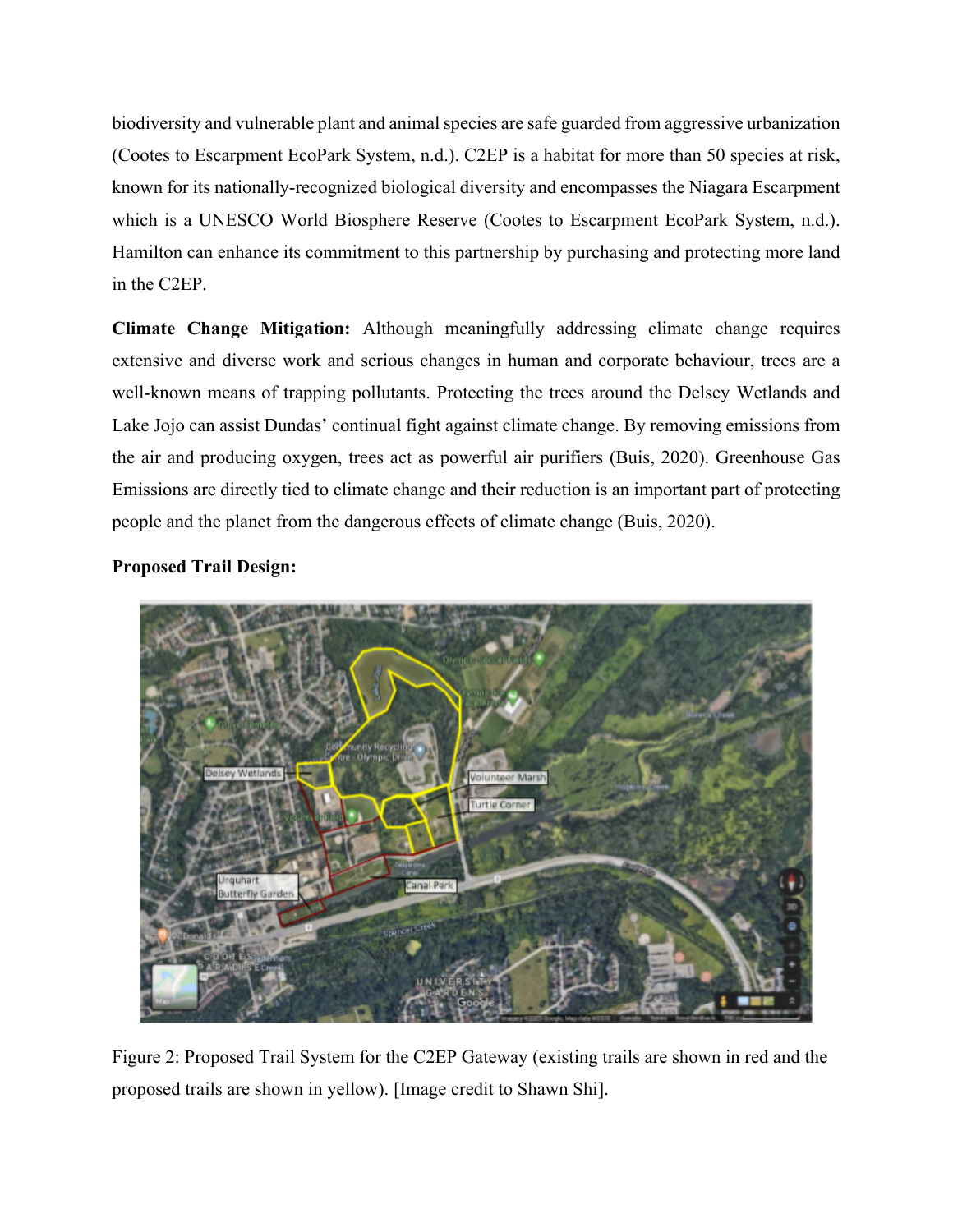The existing trail spans across the Urquhart Butterfly Gardens and Canal Park but stops short of encompassing Volunteer Marsh, Turtle Corner, Delsey Wetlands and Lake Jojo. In order to encourage the ongoing protection of this land and support recreation in Dundas and Hamilton, more broadly, the trail should be expanded along Lake Jojo and the Delsey Wetlands. This novel trail will first loop around the Community Recycling Centre on Olympic Drive, continuing from the abrupt end of the existing trail. This new trail system will run from the Desjardins Canal to Lake Jojo before wrapping around the Delsey Wetlands and linking with the existing trail. Smaller trails will cut across the open space and connect the perimeter of this trail system. The new trail will span approximately 3.4 km and create a more complete trail system.

Currently, many trails are underutilized by the local community. This is largely due to their poor accessibility and lack of knowledge regarding natural spaces. By creating straightforward, local trails, residents will be able to enjoy nature without leaving the city. Rather than driving out of town, beautiful and accessible natural lands will be located a short walk or bus ride from your home. Dundas is surrounded by natural lands and it is our role as stewards of the earth and wellness-conscious citizens to support the conservation of natural lands and recreation.

#### **Project Cost Estimation:**

-Assuming this project requires approximately five new signs with two at the southernmost portions where the trails meet, one at the eastern portion of the novel trail, and two located on the north and south sides of Lake Jojo, the cost for signage is approximately \$1500. This price accounts for the cost of designing and constructing signage and posts, plus the cost of labour.

-Assuming all proposed novel trails are constructed, there will be approximately 3.4km of new trails. This accounts for the eastern portions and the western portion that runs on the west side of the Spencer Creek that is bordered by industrial land. Lining the trails with crushed stone is a costeffective alternative to pavement. If there is approximately 4146 square meters of trail and the cost of gravel is \$20/square meter, the placement of gravel will cost approximately \$83,000

Assuming only 500m of existing trails need to be cleared and improved it will cost about \$1000 for a two person crew to enhance existing trails.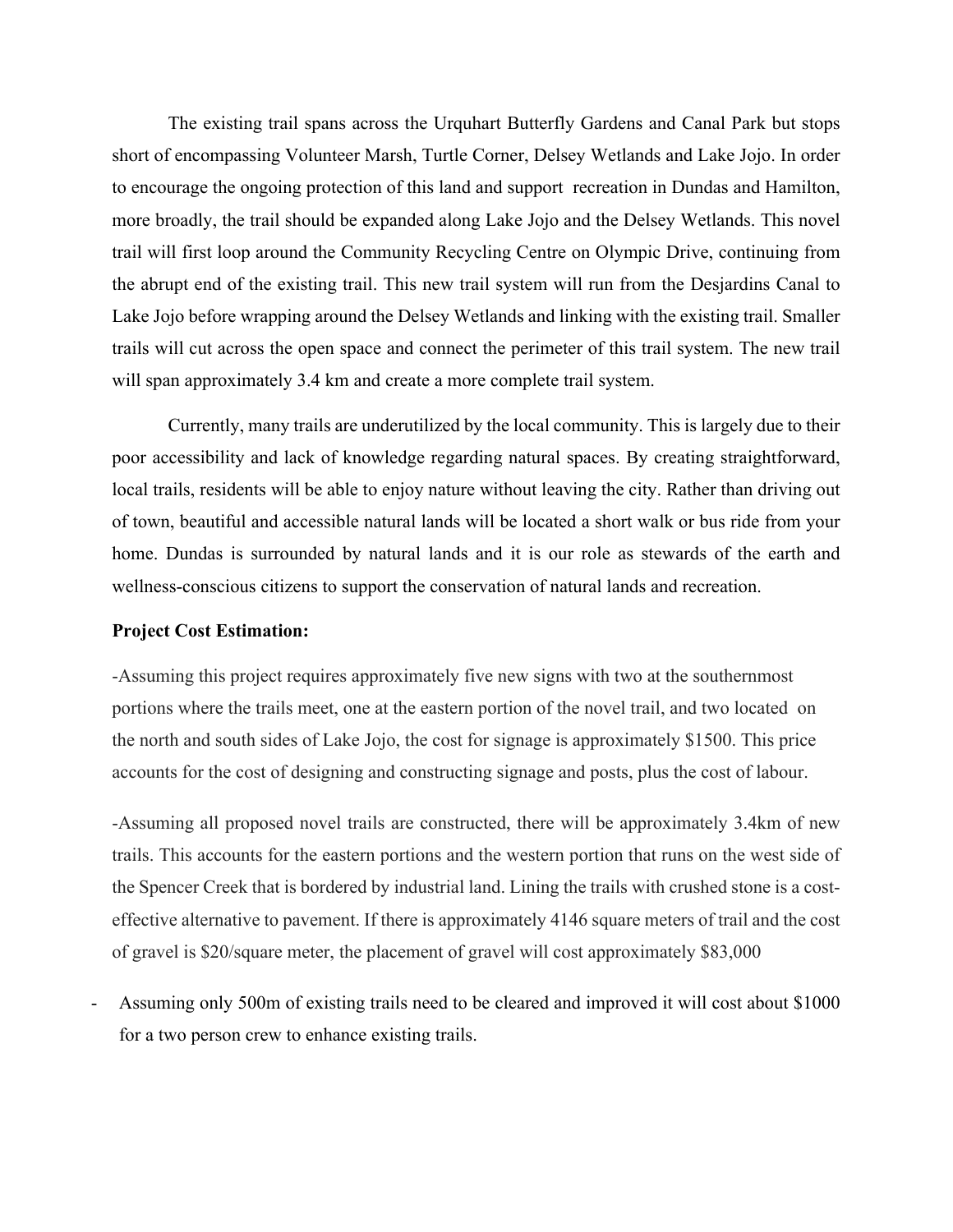The total estimated cost for this project is approximately \$86,000. However, Minister of Infrastructure and Communities, Katherine McKenna, announced on August 5th that there will be renewed support of the Investing in Canada Infrastructure Program, so that more communities can act quickly to develop a wider range of pandemic-resilient infrastructure. This program is worth up to \$3.3 billion and funds "building new parks, cycling and walking paths to help Canadians get access to nature to stay healthy, active and safe, or disaster mitigation projects that protect against floods and fires" (Infrastructure Canada, 2020). Enhancing trail systems will provide preventive healthcare, encourage mental and physical health, and create more resilient and protected ecosystems.

#### **Summary:**

Lake Jojo and the Delsey Wetlands offer a serene escape to nature, without straying far from the city. Unfortunately, these natural lands are inaccessible and are underutilized. As a result, the benefits of natural lands are not broadly or fully experienced. In order to support holistic, wellrounded healthcare, encourage healthy living in a post-COVID19 world, mitigate climate change and conserve plant and animal life, trails in and around the Dundas Gateway to the C2EP should be expanded and the importance of the land around them should be recognized. By enhancing the gateway and making it more accessible by trails, the beauty of the Delsey Wetlands and Lake Jojo become more accessible to a much broader group of visitors. Through trail creation, recreation and conservation can be amalgamated into one connected and complete trail system.